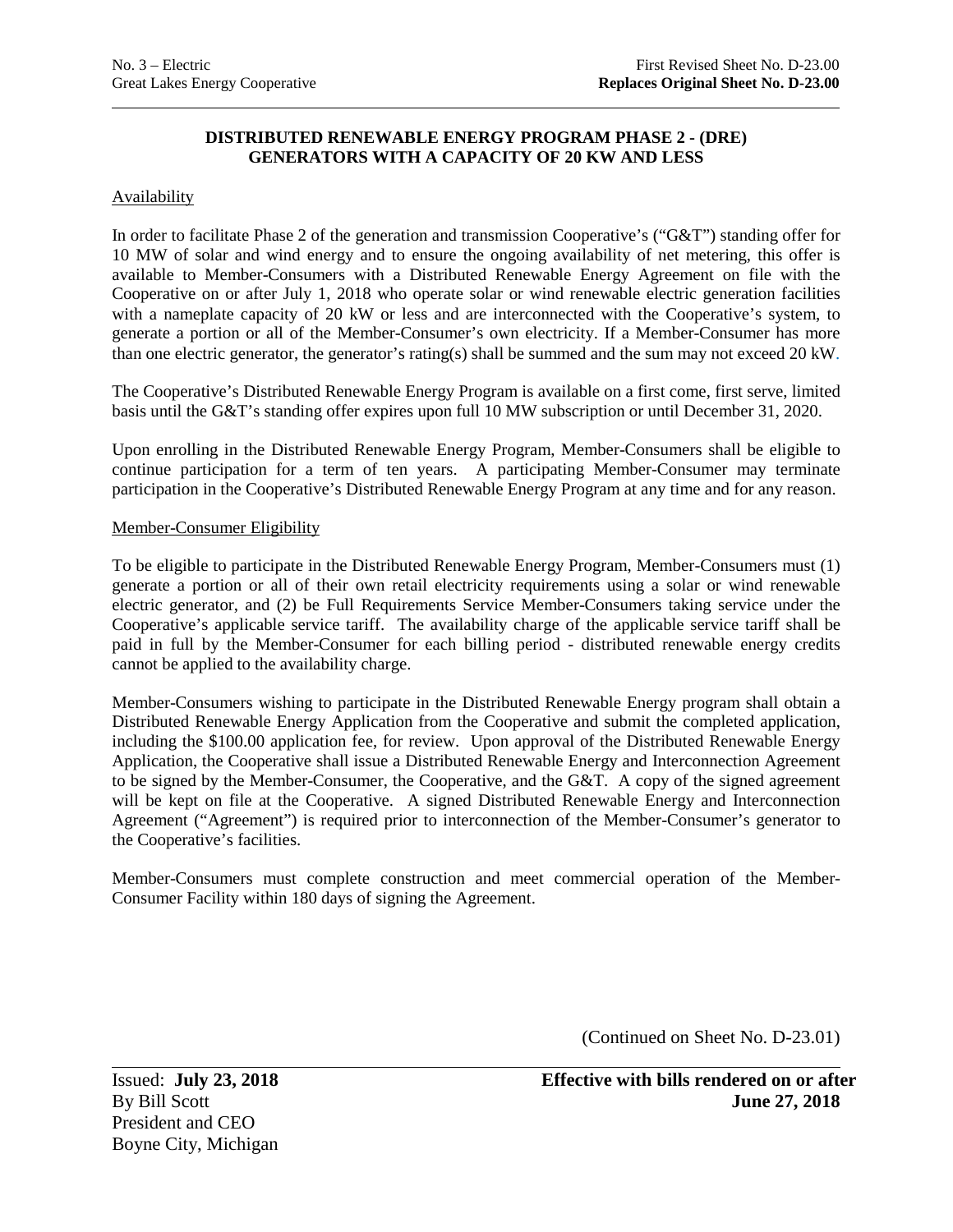# **DISTRIBUTED RENEWABLE ENERGY PROGRAM PHASE 2 - (DRE) GENERATORS WITH A CAPACITY OF 20 KW AND LESS**

\_\_\_\_\_\_\_\_\_\_\_\_\_\_\_\_\_\_\_\_\_\_\_\_\_\_\_\_\_\_\_\_\_\_\_\_\_\_\_\_\_\_\_\_\_\_\_\_\_\_\_\_\_\_\_\_\_\_\_\_\_\_\_\_\_\_\_\_\_\_\_\_\_\_\_\_\_\_\_\_\_\_\_\_\_\_\_\_\_\_\_\_\_

The interconnection device used to connect the Member-Consumer's renewable energy generator with the Cooperative's facilities shall comply with the requirements of IEEE standard 519 and 1547, and Underwriters Laboratories standard UL-1741 Scope 1.1a for utility-interactive (grid-connected) power systems. The Cooperative may require reasonable and adequate insurance coverage by the Member-Consumer and the Member-Consumer shall provide proof of liability coverage as may be required by the Cooperative.

The generation equipment must be located on the Member-Consumer's premises, serving only the Member-Consumer's premises, and must be intended primarily to offset a portion or all of the Member-Consumer's requirements for electricity. At the Member-Consumer's option, the generation capacity shall be determined by one of the following methods:

- a) Aggregate nameplate capacity of the generator(s), or
- b) Aggregate projected annual kWh output of the generator(s)

The Member-Consumer is required to provide the Cooperative with the capacity rating in kW of the generating unit(s) and a projection of the annual kWh output of the generating unit(s) when completing the Cooperative's Distributed Renewable Energy Application. The Member-Consumer shall determine its annual electricity needs using one of the following methods:

- a) The Member-Consumer's annual energy usage, measured in kWh, during the previous 12 month period;
- b) Where metered demand data is available, the maximum integrated hourly demand measured in kW during the previous 12 month period; or
- c) In cases where no data, incomplete data, or incorrect data for the Member-Consumer's past annual energy usage is available, or where the Member-Consumer is making changes on-site that will affect their future total annual electric usage, the Cooperative and the Member-Consumer shall mutually agree on a method to determine the Member-Consumer's future annual energy usage.

(Continued on Sheet No. D-23.02)